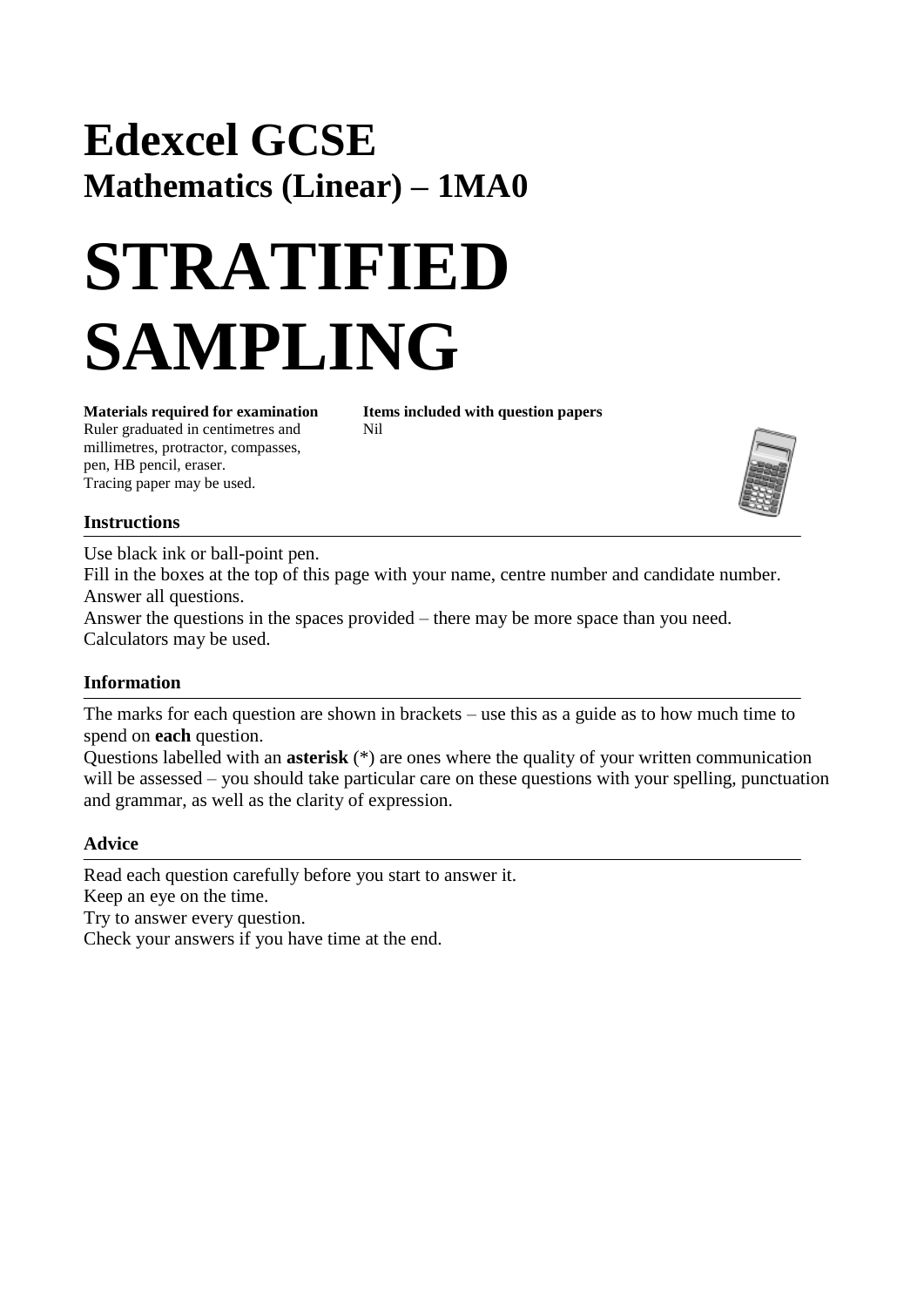**1.** The grouped frequency table shows information about the weights, in kilograms, of 20 students, chosen at random from Year 11.

| Weight $(w)$<br>kg) | Frequenc |
|---------------------|----------|
| $50 \leq w < 60$    |          |
| $60 \leq w < 70$    | x        |
| $70 \leq w < 80$    | 3        |
| $80 \leq w < 90$    |          |

There are 300 students in Year 11.

Work out an estimate for the number of students in Year 11 whose weight is between 50 kg and 60 kg.

> ………………………………… **(Total 3 marks)**

**2.** The table shows the number of students in each year group at a school.

| Year group                                       |  | $9 \mid 10 \mid 11$ |  |
|--------------------------------------------------|--|---------------------|--|
| Number of students   190   145   145   140   130 |  |                     |  |

Jenny is carrying out a survey for her GCSE Mathematics project. She uses a stratified sample of 60 students according to year group.

Calculate the number of Year 11 students that should be in her sample.

............................................... **(Total 3 marks)**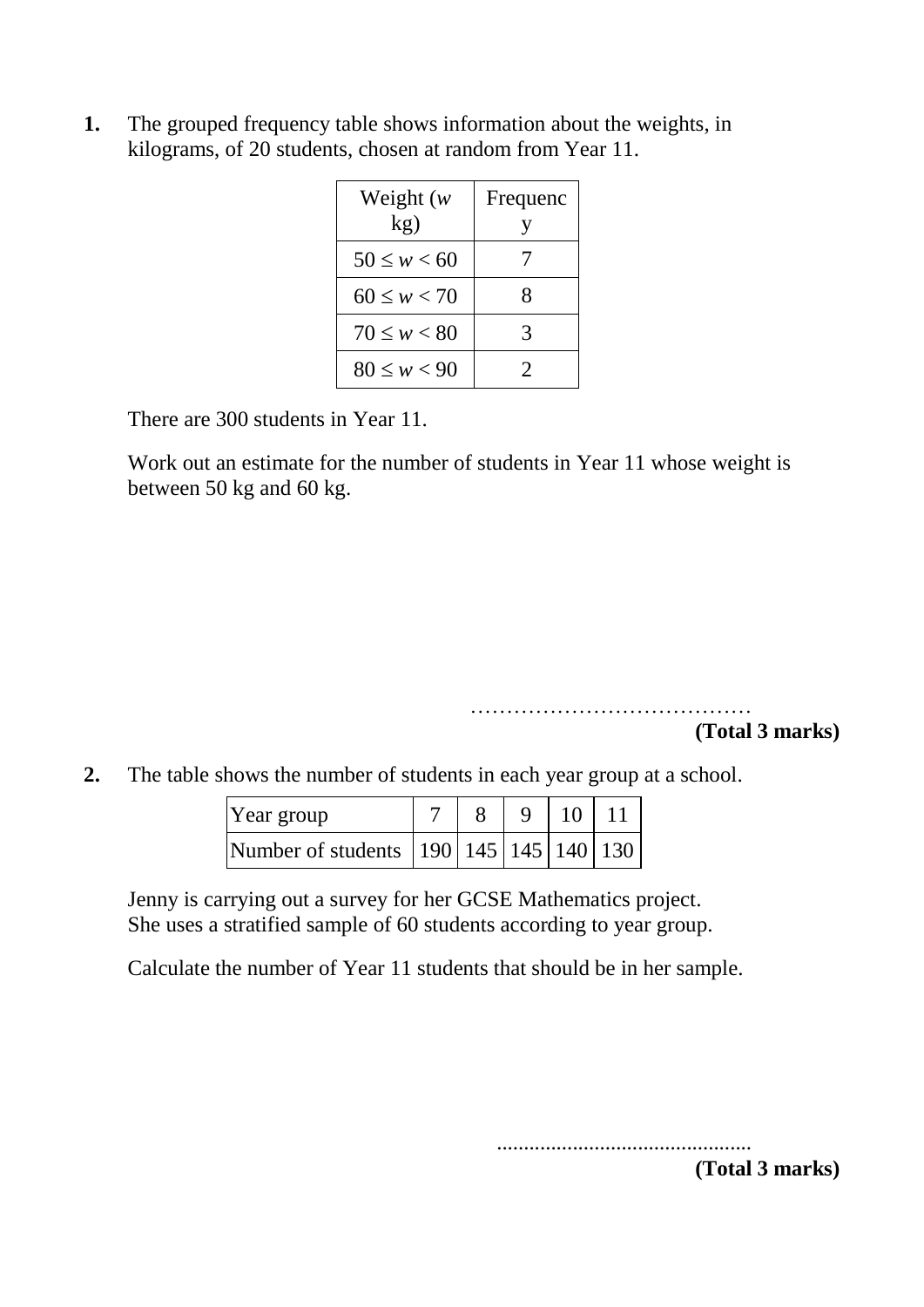**3.** A school has 450 students.

Each student studies one of Greek or Spanish or German or French. The table shows the number of students who study each of these languages.

| Language | <b>Number of</b><br>students |
|----------|------------------------------|
| Greek    | 145                          |
| Spanish  | 121                          |
| German   | 198                          |
| French   | 186                          |

An inspector wants to look at the work of a stratified sample of 70 of these students.

Find the number of students studying each of these languages that should be in the sample.

Greek ...........................

Spanish ........................

German .........................

French .........................

**(Total 3 marks)**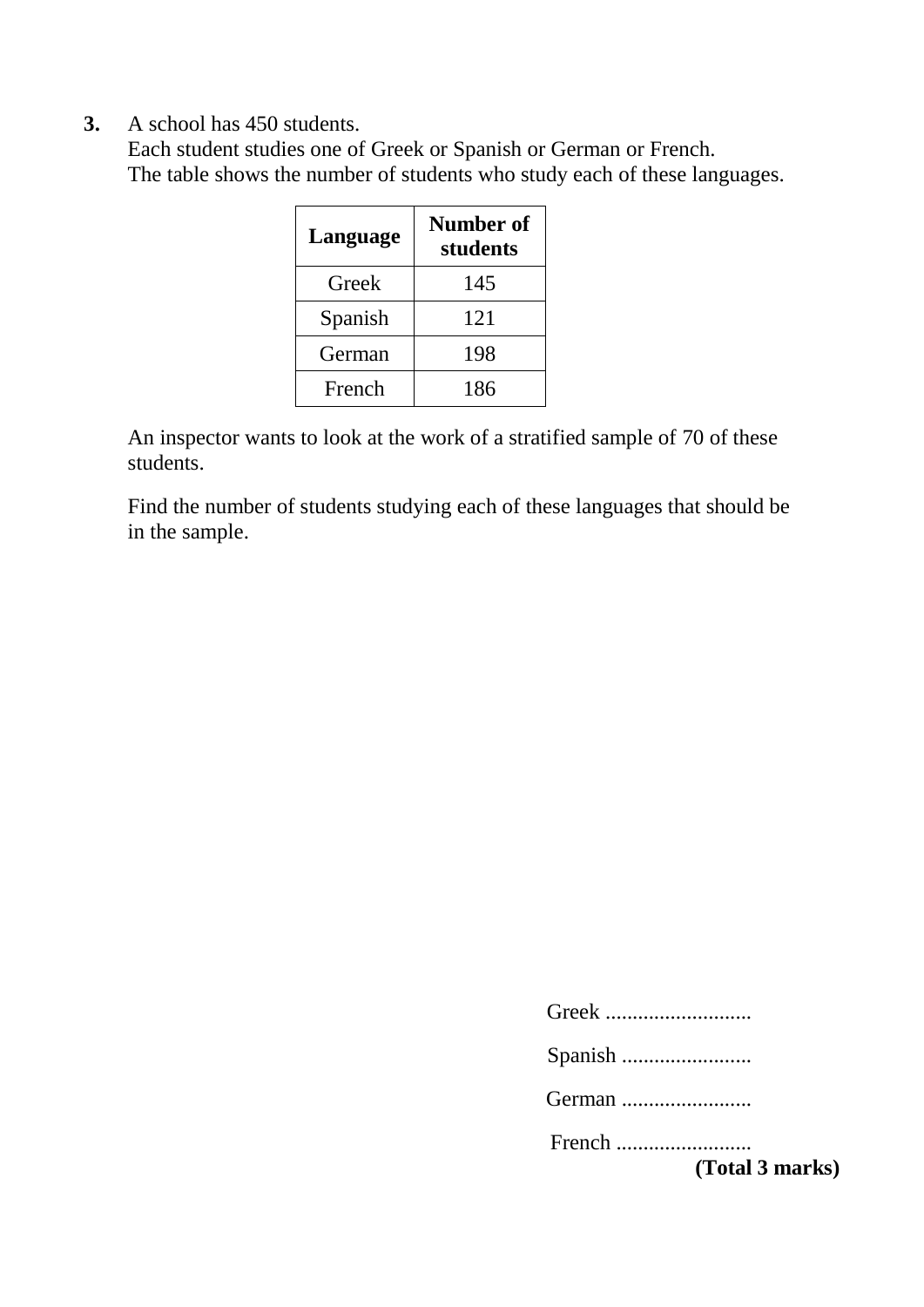**4.** There are three age groups in a competition. The table shows the number of competitors in each age group.

| $16-18$ | 19-24 | $25+ years$ |
|---------|-------|-------------|
| years   | years |             |
| 120     | 250   | 200         |

John wants to do a survey of the competitors.

He uses a stratified sample of exactly 50 competitors according to each age group.

Work out the number of competitors in each age group that should be in his stratified

sample of 50.

16-18 years: ..................

19-24 years: ...................

25+ years: ..................

**(Total 3 marks)**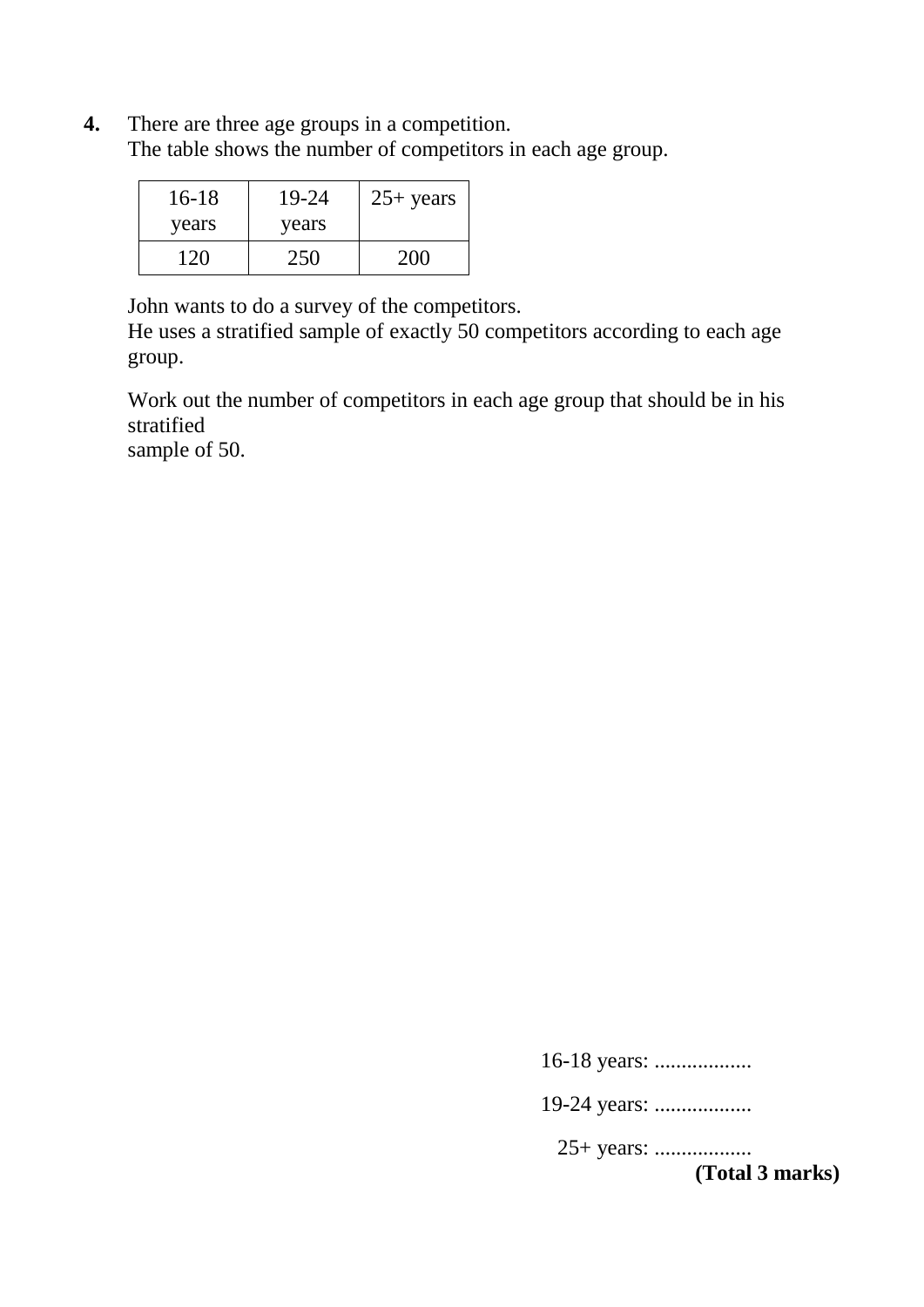**5.** The table shows the number of boys and the number of girls in each year group at

Springfield Secondary School.

| Year<br>group | Number of<br>boys | Number of<br>girls |
|---------------|-------------------|--------------------|
|               | 100               | 100                |
| 8             | 150               | 50                 |
| 9             | 100               | 100                |
| 10            | 50                | 150                |
| 11            | 100               | 100                |
| Total         | 500               | 500                |

There are 500 boys and 500 girls in the school.

Azez took a stratified sample of 50 girls, by year group.

Work out the number of Year 8 girls in his sample.

..................................... **(Total 2 marks)**

**6.** The table gives information about the numbers of students in the two years of a college course.

|                    | <b>Male</b> | <b>Female</b> |
|--------------------|-------------|---------------|
| <b>First year</b>  | 399         |               |
| <b>Second year</b> | つくつ         | 198           |

Anna wants to interview some of these students.

She takes a random sample of 70 students stratified by year and by gender.

Work out the number of students in the sample who are male and in the first year.

.....................................

**(Total 3 marks)**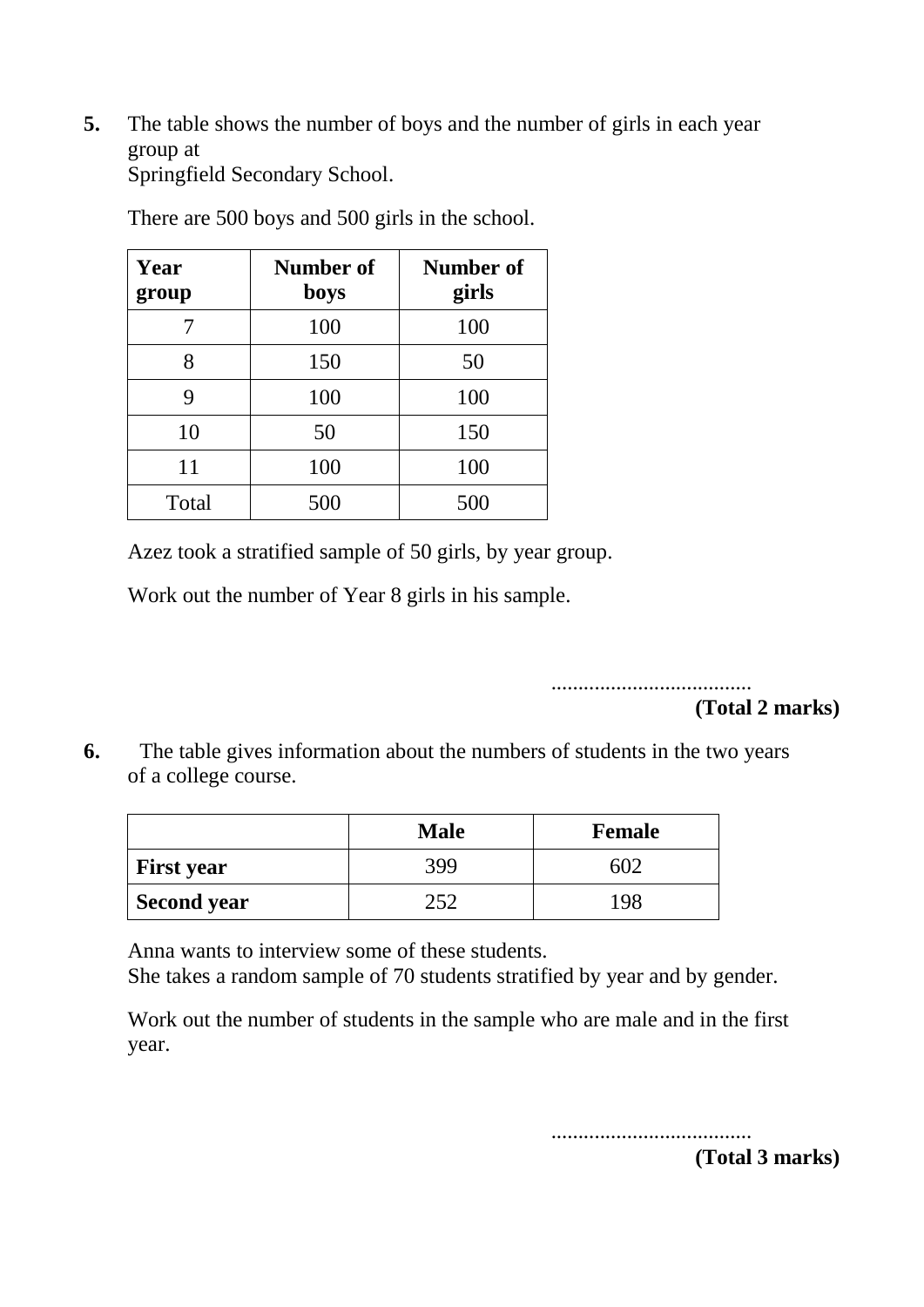|               | <b>Language studied</b>                   |    |    |  |  |
|---------------|-------------------------------------------|----|----|--|--|
|               | <b>Spanish</b><br><b>French</b><br>German |    |    |  |  |
| <b>Male</b>   | 45                                        | 52 | 26 |  |  |
| <b>Female</b> | 25                                        |    | √ר |  |  |

**7.** 258 students each study one of three languages. The table shows information about these students.

A sample, stratified by the language studied and by gender, of 50 of the 258 students is taken.

(a) Work out the number of male students studying Spanish in the sample.

**(2)**

(b) Work out the number of female students in the sample.

..........................

..........................

**(2) (Total 4 marks)**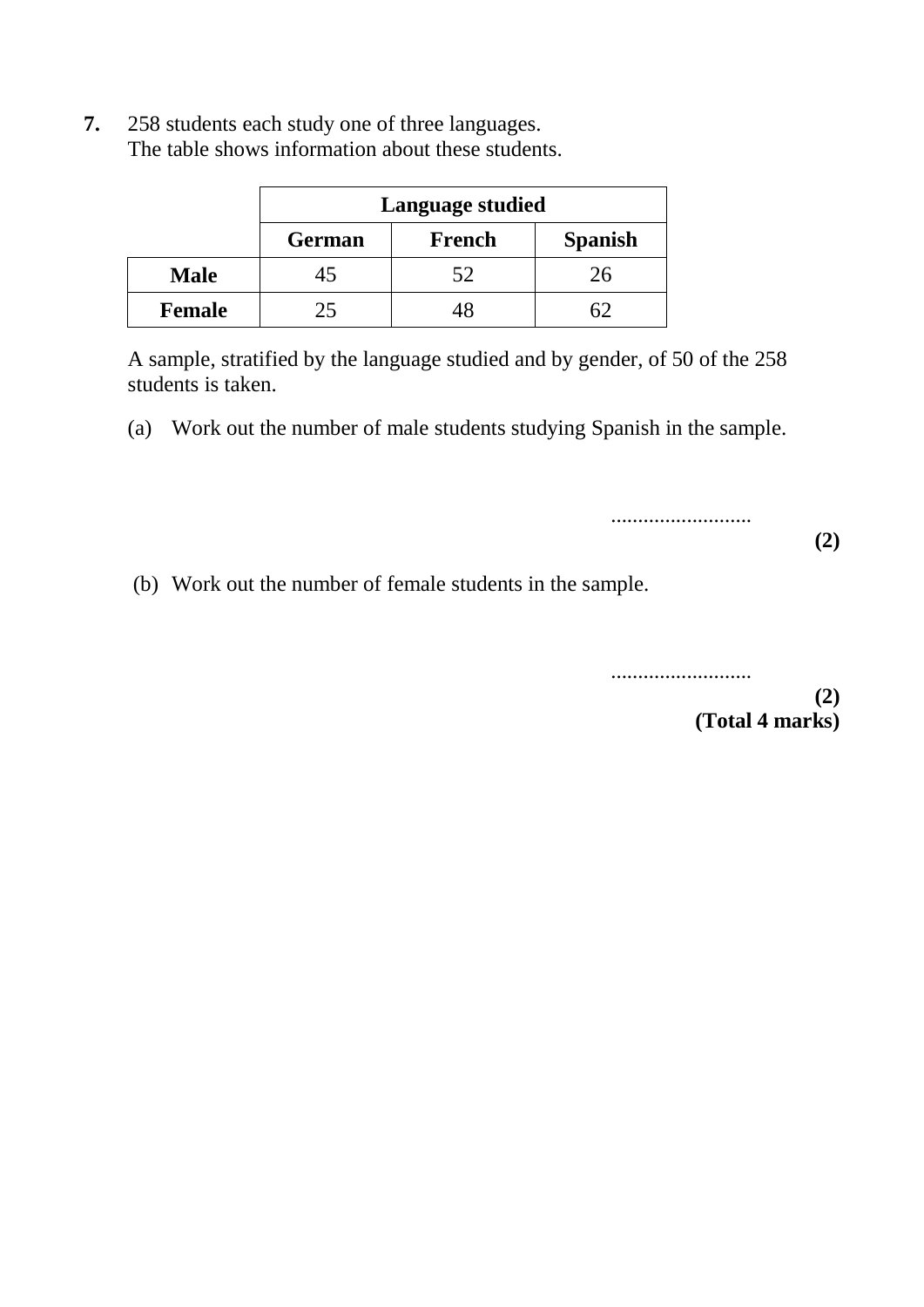**8.** (a) Explain what is meant by

(i) a random sample,

............................................................................................................................

(ii) a stratified sample.

........................................................................................................................... .

**(2)**

The table shows some information about the members of a golf club.

| Age<br>range            | Male | Female | Total |
|-------------------------|------|--------|-------|
| Under 18                | 29   | 10     | 39    |
| 18 to 30                | 82   | 21     | 103   |
| 31 to 50                | 147  | 45     | 192   |
| Over 50                 | 91   | 29     | 120   |
| Total number of members | 454  |        |       |

The club secretary carries out a survey of the members.

He chooses a sample, stratified both by age range and by gender, of 90 of the 454 members.

(b) Work out an estimate of the number of male members, in the age range 31 to 50, he would have to sample.

.................................................

**(2) (Total 4 marks)**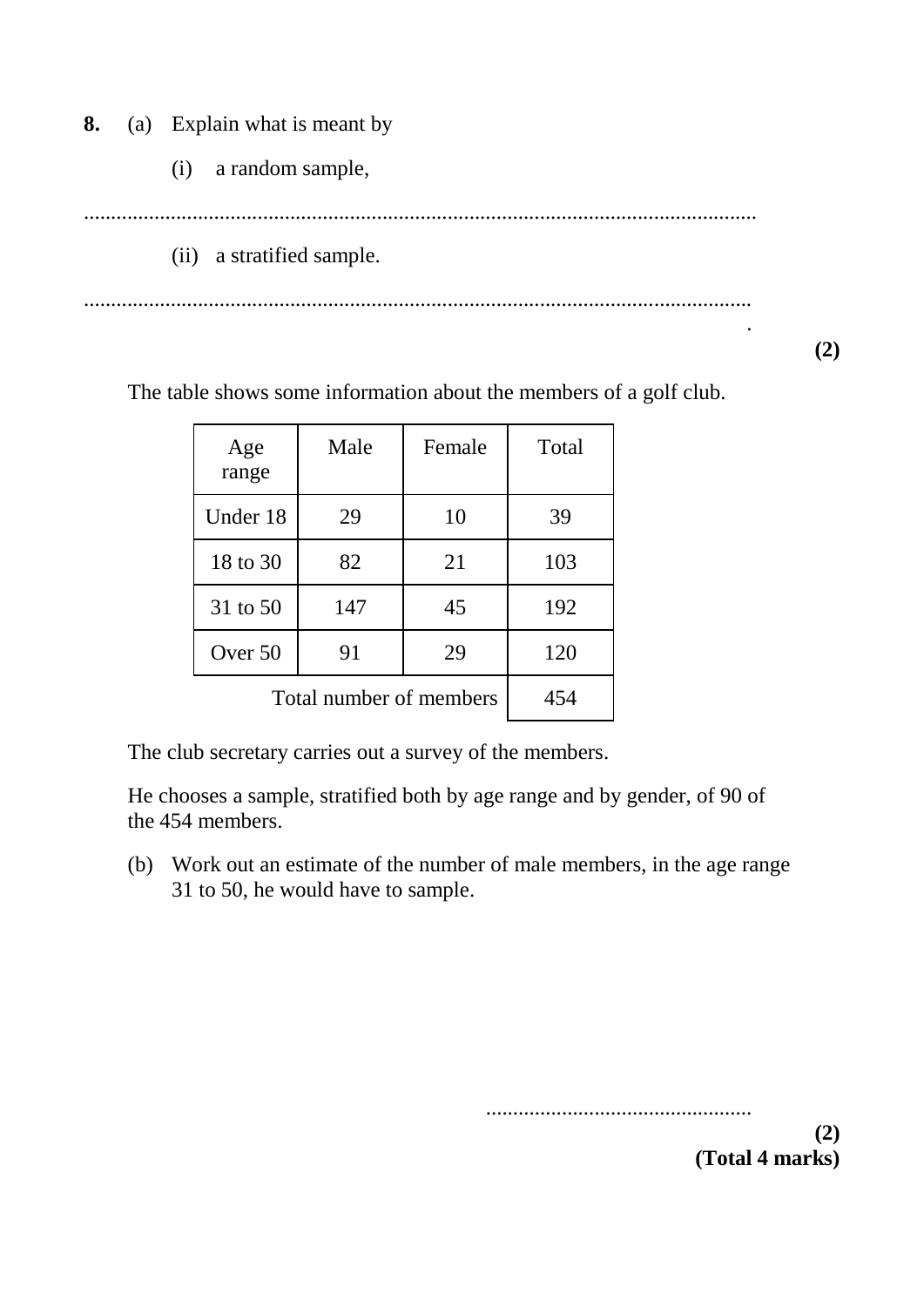**9.** Hamid wants to find out what people in Melworth think about the sports facilities in the town.

Hamid plans to stand outside the Melworth sports centre one Monday morning.

He plans to ask people going into the sports centre to complete a questionnaire.

Carol tells Hamid that his survey will be biased.

(i) Give **one** reason why the survey will be biased.

………………………………………………………………………… …...…….....…………………………………………………………… …………………....……………………………………………………

(ii) Describe **one** change Hamid could make to the way in which he is going to carry out his survey so that it will be less biased.

| (Total 2 marks) |
|-----------------|
|                 |
|                 |
|                 |

**10.** There are 970 students in Bayton High School. Brian takes a random sample of 100 students. He asks these 100 students which subject they like best. They can choose English or Maths or Science. Brian is going to use his results to work out an estimate of how many of the 970 students like English best.

Explain how.

........................................................................................................................... ........................................................................................................................... ........................................................................................................................... ........................................................................................................................... **(Total 2 marks)**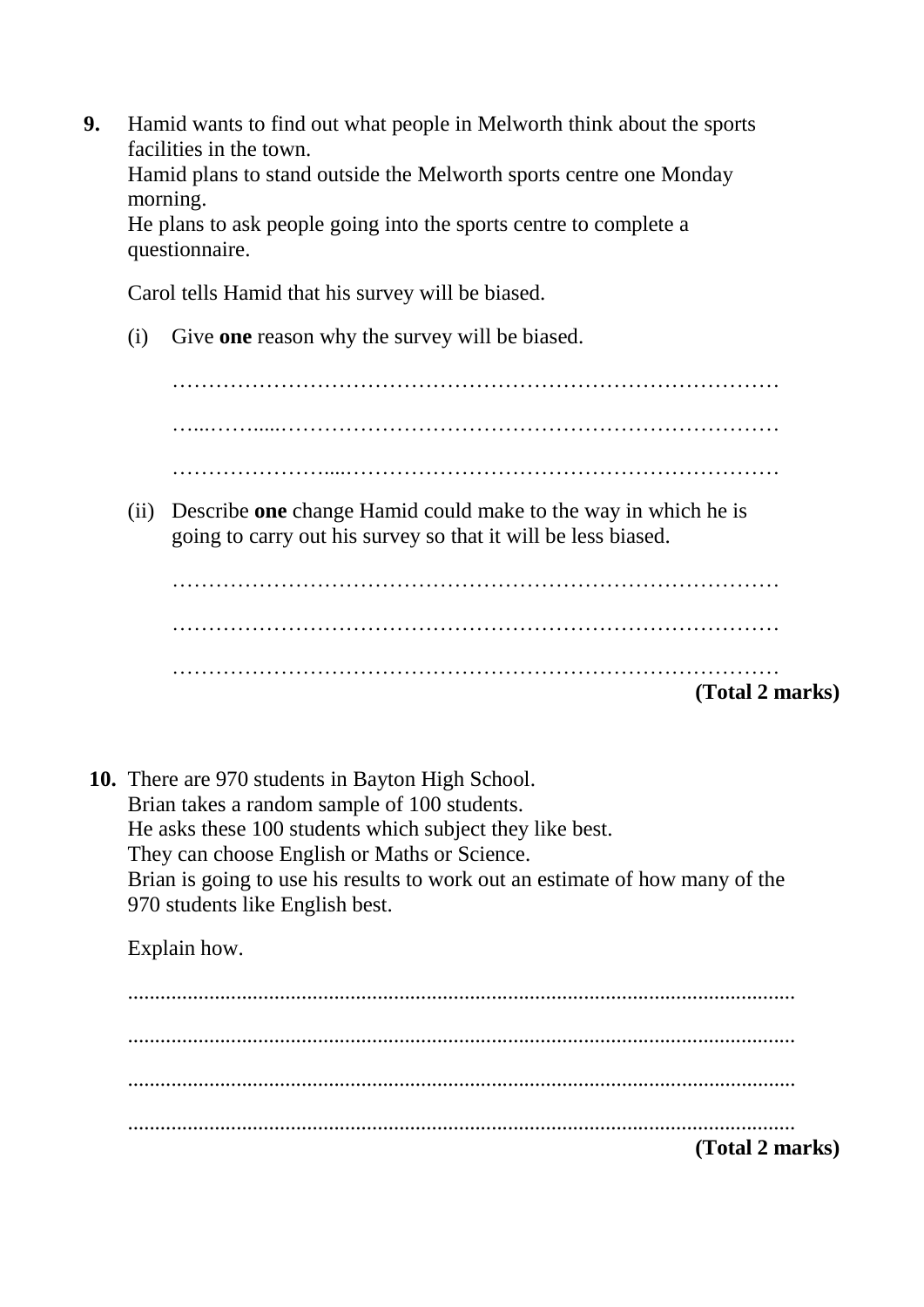**11.** 340 475 people live in Brinton. A company carried out a survey. It used a random sample of 1500 of the 340 475 people. 870 of this sample of 1500 people were male.

Work out an estimate for the number of **females** living in Brinton.

………………….

## **(Total 3 marks)**

- Year group | Boys | Girls | Total Year 7 104 71 175 Year 8 94 98 192 Year 9  $80$  120  $200$ Total 278 289 567
- **12.** The table shows some information about the pupils at Statson School.

Kelly carries out a survey of the pupils at Statson School. She takes a sample of 80 pupils, stratified by both Year group and gender.

(a) Work out the number of Year 8 boys in her sample.

………………….

**(2)**

(b) Describe a method that Kelly could use to take a random sample of Year 8 boys.

> ……………………………………………………………………… ……………………………………………………………………… **(2) (Total 4 marks)**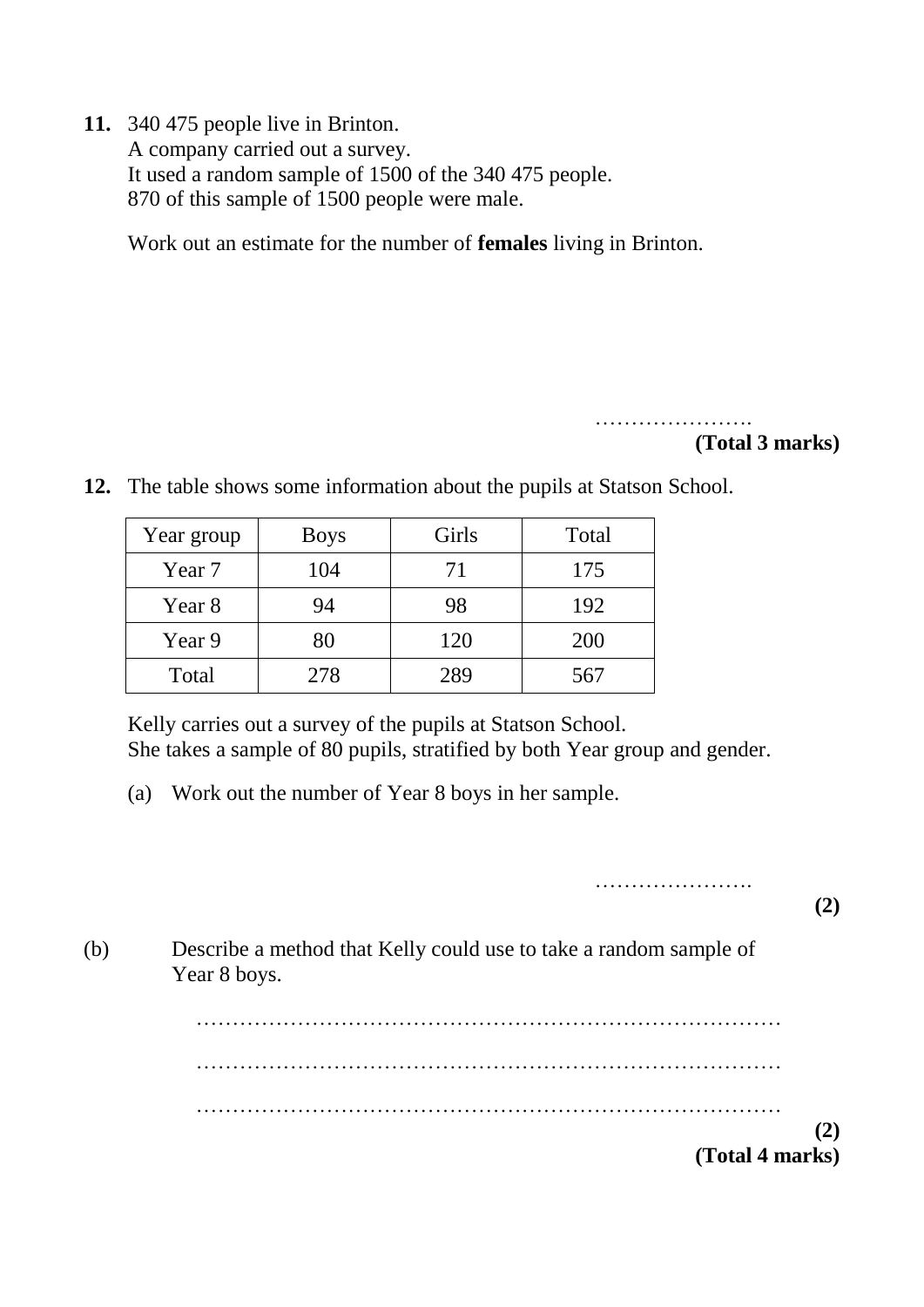**13.** The table gives information about the number of girls in each of four schools.

| School          |     |                 | Total |
|-----------------|-----|-----------------|-------|
| Number of girls | 126 | 20 <sub>1</sub> | 461   |

Jenny did a survey of these girls.

She used a stratified sample of exactly 80 girls according to school.

Work out the number of girls from each school that were in her sample of 80.

Complete the table.

| School          |  |  | Total |
|-----------------|--|--|-------|
| Number of girls |  |  |       |

**(Total 3 marks)**

**14.** The table shows the number of boys in each of four groups.

| Group                                                                  |  |  | $\mid C \mid D \mid \text{Total}$ |
|------------------------------------------------------------------------|--|--|-----------------------------------|
| Number of boys $\begin{bmatrix} 32 & 43 & 38 & 19 & 132 \end{bmatrix}$ |  |  |                                   |

Jamie takes a sample of 40 boys stratified by group.

Calculate the number of boys from group B that should be in his sample.

..................................... **(Total 2 marks)**